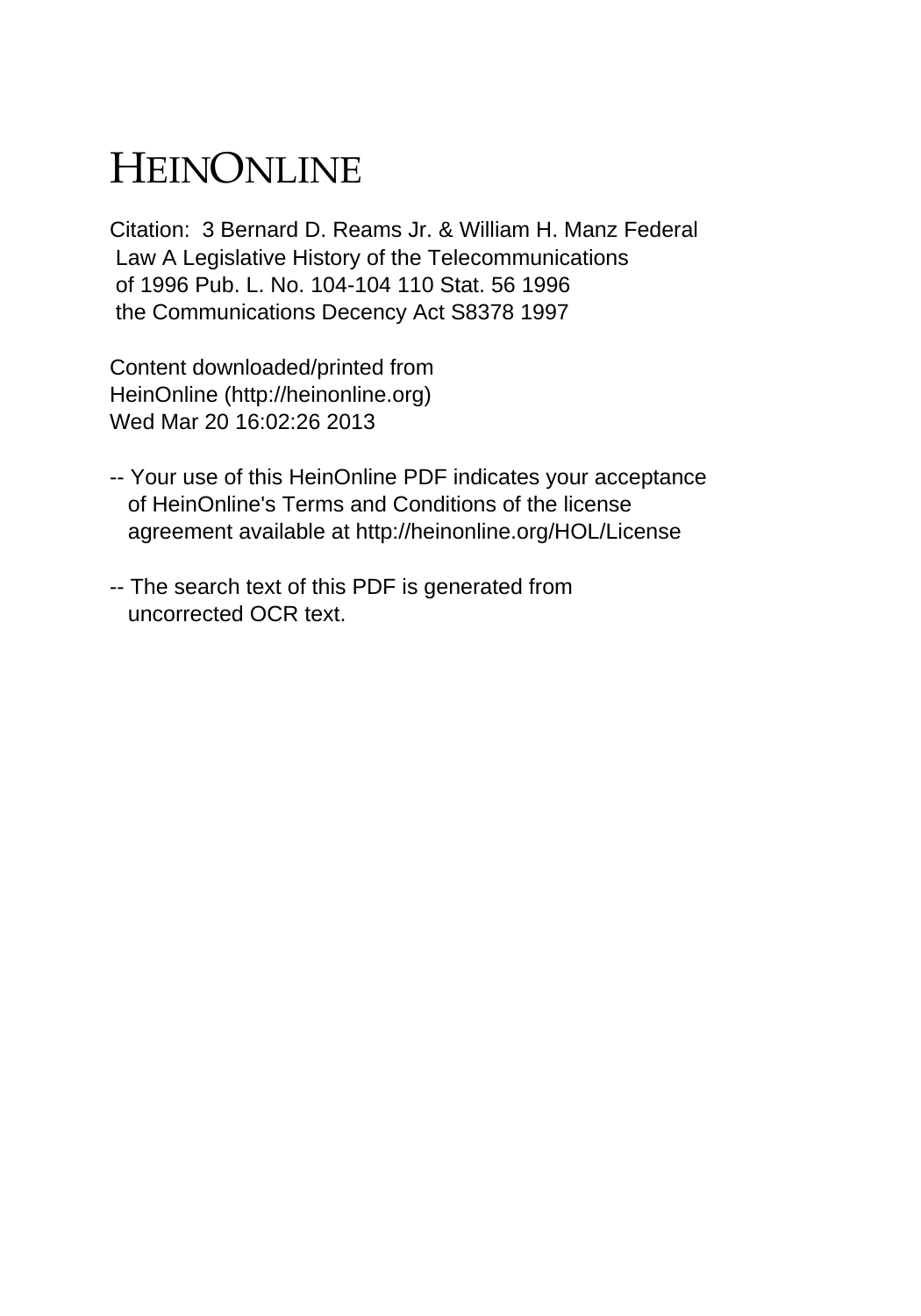must include access to quality edu-<br>cation, access to capital, and assist-<br>ance with institution building.<br>For women, we must make efforts to<br>shatter the glass ceiling that limits

participation at the highest levels and perpetuates the old boy network. For Asian Americans, we must seek to re-move the mystery that surrounds the Asian community, when even fourthand flifth-generation Americans are viewed with suspicion **as** foreign or not real Americars. **I** am certain. Mr. President. there are as many other worthwhile suggestions that will come forward in the coming weeks, and **I** look forward to considering and debating these and other suggestions. *But* the point **is** that **I** think the Adarand decision becomes a starting point, a take-off point for **us** to begin to have an honest dialog about where we are going in this Nation and how we can go there together. While **I** have the utmost respect for

those who come forward with new ways to provide opportunity to all. **I** still, frankly, find it irresponsible that some would merely seek to limit opportunity without putting forward any new proposales, folks who would suggest that repealing our current efforts to provide opportunity without proposing any new solutions. This, in my opinion, **is** nothfaire attitude toward diversity that is, at best, shortsighted.<br>**Instead of a deconstructionist ap-**

proach, tearing down affirmative ac- tion and putting nothing in its place. **<sup>I</sup>** encourage my colleagues to join in de- veloping creative solutions to the legacy of discrimination in this country. For guidance, I believe we can look to the countless individuals, the men and the countless individuals, the men and women around this country who **are al**ready working in the communities to ensure that the American dream is available for all of us and not just for

some of us.<br>And consider for a moment the exam-<br>ple of LISC, Local Initiative Support<br>Corporation. LISC was established in<br>1979 to provide financing and technical know-how to nonprofit community or-<br>ganizations, know-how these groups<br>used to develop low- and moderately affordable housing and attract **com-** mercial investments, create jobs and expand services in underserved neigh-<br>borhoods. We need to build on sucborhoods. We need to build on suc- cesses such as these rather than give **up** on the dream of true equality In America. There are enough success sto-ries out there, there are enough examples of people working together to forge a true network, a true quilt of di-<br>versity that will reflect the best that is<br>America. I helieve we have an obliga-America. I believe we have an obliga- tion to look to those examples and to replicate them wherever we can. Mr. President. also, **I** would like to

**add** that while some uncertainty may surround Federal Government set-aside<br>programs, there are a host of other ac-<br>tivities which are in no way jeopard-<br>ized by the Adarand ruling. While ef-<br>forts such as the set-asides in the tremely important in helping to bring call the roll.<br>minorities into the economic main-Mr. PRESSLER. Mr. President, I ask minorities into the economic main- Mr. PRESSLER. Mr. President, **I** ask stream, they, frankly, do not comprise unanimous consent that the order for stream, they, frankly, do not comprise<br>the heart of this Government's efforts<br>in regard to affirmative action.

the heart of affirmative action is not set-aside program,<br>the heart of affirmative action is not set-asides. The heart of affirmative acc- **TELECOMMUNICATIONS COMPETI-**<br>tion on the other hand is in fact, to **TION AND DEREG** tion, on the other hand, is, in fact, to create a climate in which diversity can thrive and which allows women and mi-<br>norities to succeed. The heart of af-<br>firmative action is about ensuring that MR PRESSLED Mr. President. I ask<br>firmative action is about ensuring that Mr. PRESSLED Mr. President. I ask the qualifications of women and **mi-** unanimous consent that the Stevens norities will be considered and not ig- amendment No. **1301** be modified with

guarantee any individual a job or a<br>contract. Rather, it seeks to give objection, it is so ordered. contract. Rather. it seeks to give The amendment **Is** so modified. women and minorities a chance to **suc-** The amendment (No. **1301).** as modiceed or fall, sink or swim, based on<br>ability, not race or gender. Affirmative At the appropriate place insert the follow-<br>action, therefore, encompasses efforts  $\lim_{\text{Lag}}$ <br>such as recruiting at historically black<br>in secti action, inerciting at historically black<br>colleges and universities, in addition to of 1894, as added by section 8(b) of the bill on<br>colleges and universities, in addition to of 1934, as added by section 8(b) of the bill on the Big Ten and Ivy League schools so page 14, strike "services." and insert the fol-<br>that the most talented young African lowing: "services." Provided, however, That in<br>Americans will be considered for jobs the case of a utive order on affirmative action which communications Act of 1996."<br>requires the Federal contractors to Mr. PRESSLER. I suggest the ab-<br>maximize the percentages of women and sence of a quorum. maximize the percentages of women<br>and minorities in their work force of a quorum.<br>The legislative clerk proceeded to without ever requiring quotas or pref-<br>
call the roll. erences.

heart, about ensuring equal oppor- imous consent that the order for the tunity, not equal results. Affirmative quorum call be rescinded.<br>tunity, not equal results. Affirmative quorum call be rescinded.<br>action is not a zero tunity, not equal results. Affirmative **The PRESIDING OFFICER**. Without<br>action is not a zero sum gain, it does The PRESIDING OFFICER. Without<br>not have winners and losers. We all win  $\frac{M_{\text{D}}}{M_{\text{L}}}$ . LOTT. Mr. Presiden one that is color blind and gender neu- **guished Democratic leader. Iwould be** tral and does not insist that the shack- glad to make. **les** of the past are just accidents of make. birth for which we have no collective Mr. **DASCHLE. I** thank the Senator

weakness-or it can **be.** anyway, **so** Senators who have remaining amendweakness—or it can be, anyway, so ments, and I think that as a result of the same do not allow those who ments, and I think that as a result of would separate us on the basis of race this agreement, there is a likelihood o president. "Let's all get along," and morning and begin voting sometime in President, "Let's all get along," and *the early afternoon.*<br>this is not paternalism, it is an ac- **be** early afternoon. knowledgment that we are all in this together. We will all rise or fall, sink or swim, together as Americans. Rec-<br>ognizing that, let us not retreat. Inognizing that, let us not returned. Mr. LOTT. I thank the Democratic<br>build on the progress that has been Mr. LOTT. I thank the Democratic<br>build on the progress that has been made so far. It is in our collective and leader, I commend him and our leader national interest that we **do** so. **The** fu- for working together to help bring this national interest that we do so. The fu-<br>ture of our country, and nothing less to a conclusion. Our two committee<br>ture of our country, and nothing less to a conclusion. Our two committees incoming that than that, hinges on our re- leaders, the Senator from South Da-<br>important than that, hinges on our re- leaders, the Senator from South Caro-<br>spanse at this time in our history to kota and the Senator from So sponse at this time in our history to this very important longstanding issue of the character of the American soci-<br> **Information** 

ety.<br>Thank you very much, Mr. President.<br>I yield the floor and suggest the ab-<br>I yield the floor and suggest the ab-

Small Business Act have been **ex-** The legislative clerk proceeded to

in regard to affirmative action. The PRESIDING OFFICER. Without Despite **all** the attention that has objection, it **is** so ordered. been focused on the set-aside program,

The Senate continued with the consideration of the bill.

nored. the language **I membership of the language I how send to the desk.** Affirmative action does not seek to **The PRESIDING OFFICER.** Without

In short, affirmative action is, at its Mr. **LOTT.** Mr. President, I ask unan-<br>In short, about, counter, cure, cure, imous consent that the order for the

orther when we have no conceed from Mississippi for yielding. This doesn't a very good-faith effort on<br>overcome, include the strength and the present a very good-faith effort on<br>Diversity is our strength, not our both side

and hope that we can agree that as a result of this, we will finish our work tomorrow sometime. I thank the Sen-<br>ator from Mississippi.

lina, have certainly done their part. We are getting close. I hope we can finish

I yield the floor and suggest the ab-<br>sence of a quorum.<br>The PRESIDING OFFICER. The Mr. LOTT. Mr. President. I ask unan-<br>clerk will call the roll.<br>imous consent that debate on the 9 imous consent that debate on the 9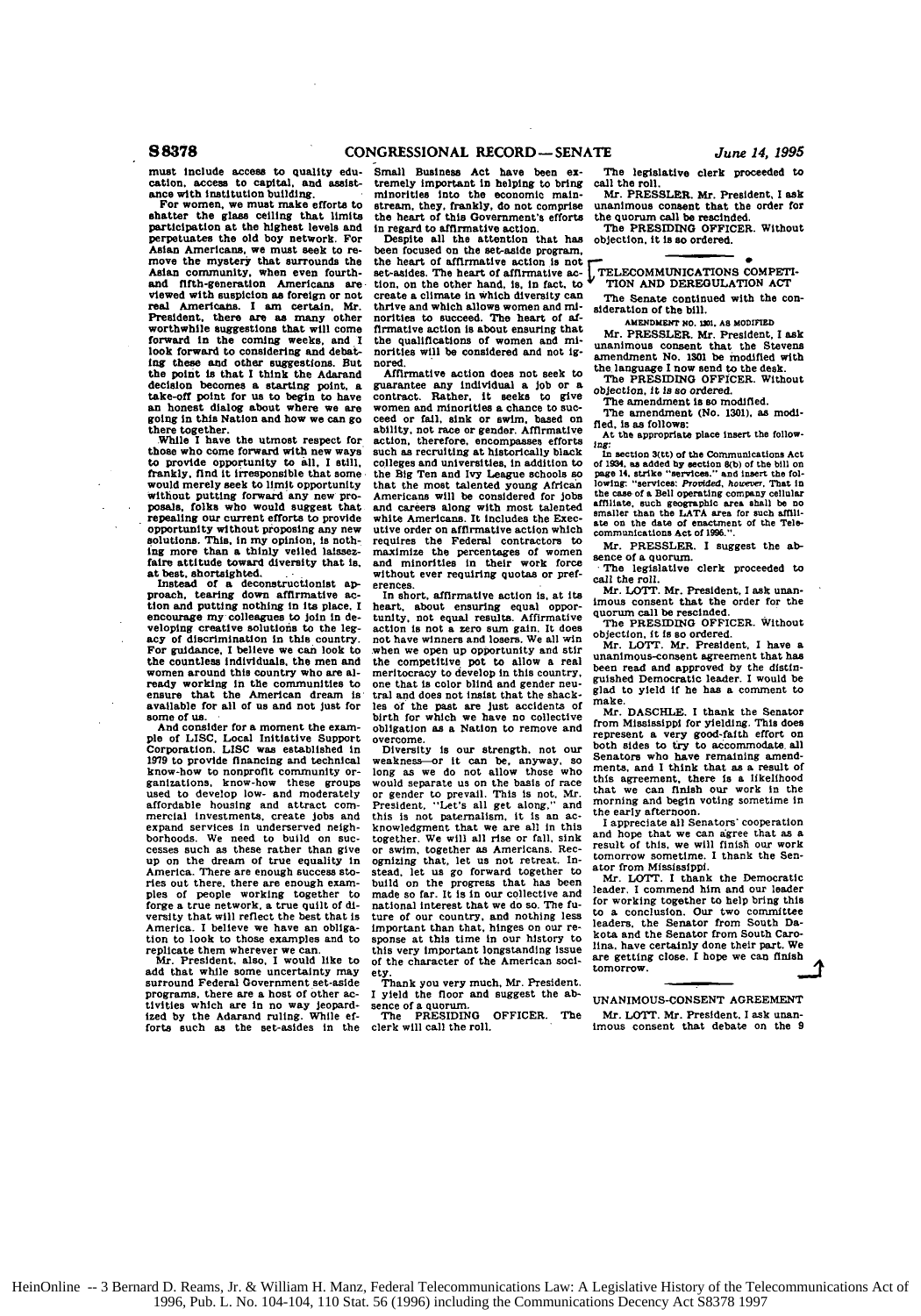## Document No. 49

 $\label{eq:2.1} \frac{1}{\sqrt{2\pi}}\int_{\mathbb{R}^{2}}\frac{1}{\sqrt{2\pi}}\int_{\mathbb{R}^{2}}\frac{1}{\sqrt{2\pi}}\int_{\mathbb{R}^{2}}\frac{1}{\sqrt{2\pi}}\int_{\mathbb{R}^{2}}\frac{1}{\sqrt{2\pi}}\int_{\mathbb{R}^{2}}\frac{1}{\sqrt{2\pi}}\frac{1}{\sqrt{2\pi}}\frac{1}{\sqrt{2\pi}}\frac{1}{\sqrt{2\pi}}\frac{1}{\sqrt{2\pi}}\frac{1}{\sqrt{2\pi}}\frac{1}{\sqrt{2\pi}}\frac{1}{\sqrt$ 

 $\label{eq:2.1} \frac{1}{\sqrt{2\pi}}\frac{1}{\sqrt{2\pi}}\frac{1}{\sqrt{2\pi}}\frac{1}{\sqrt{2\pi}}\frac{1}{\sqrt{2\pi}}\frac{1}{\sqrt{2\pi}}\frac{1}{\sqrt{2\pi}}\frac{1}{\sqrt{2\pi}}\frac{1}{\sqrt{2\pi}}\frac{1}{\sqrt{2\pi}}\frac{1}{\sqrt{2\pi}}\frac{1}{\sqrt{2\pi}}\frac{1}{\sqrt{2\pi}}\frac{1}{\sqrt{2\pi}}\frac{1}{\sqrt{2\pi}}\frac{1}{\sqrt{2\pi}}\frac{1}{\sqrt{2\pi}}\frac{1}{\sqrt$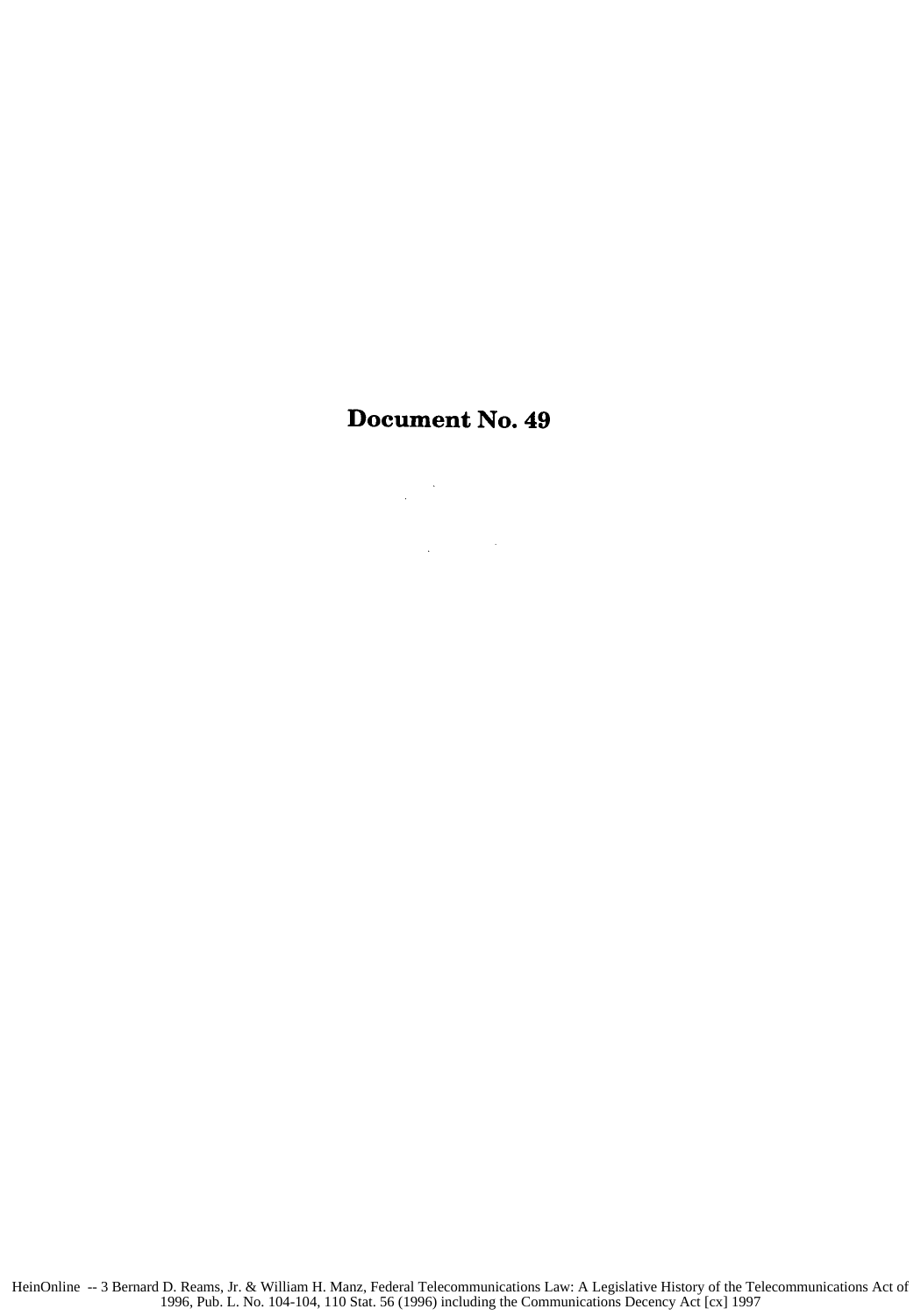HeinOnline -- 3 Bernard D. Reams, Jr. & William H. Manz, Federal Telecommunications Law: A Legislative History of the Telecommunications Act of 1996, Pub. L. No. 104-104, 110 Stat. 56 (1996) including the Communications Decency Act [cxi] 1997